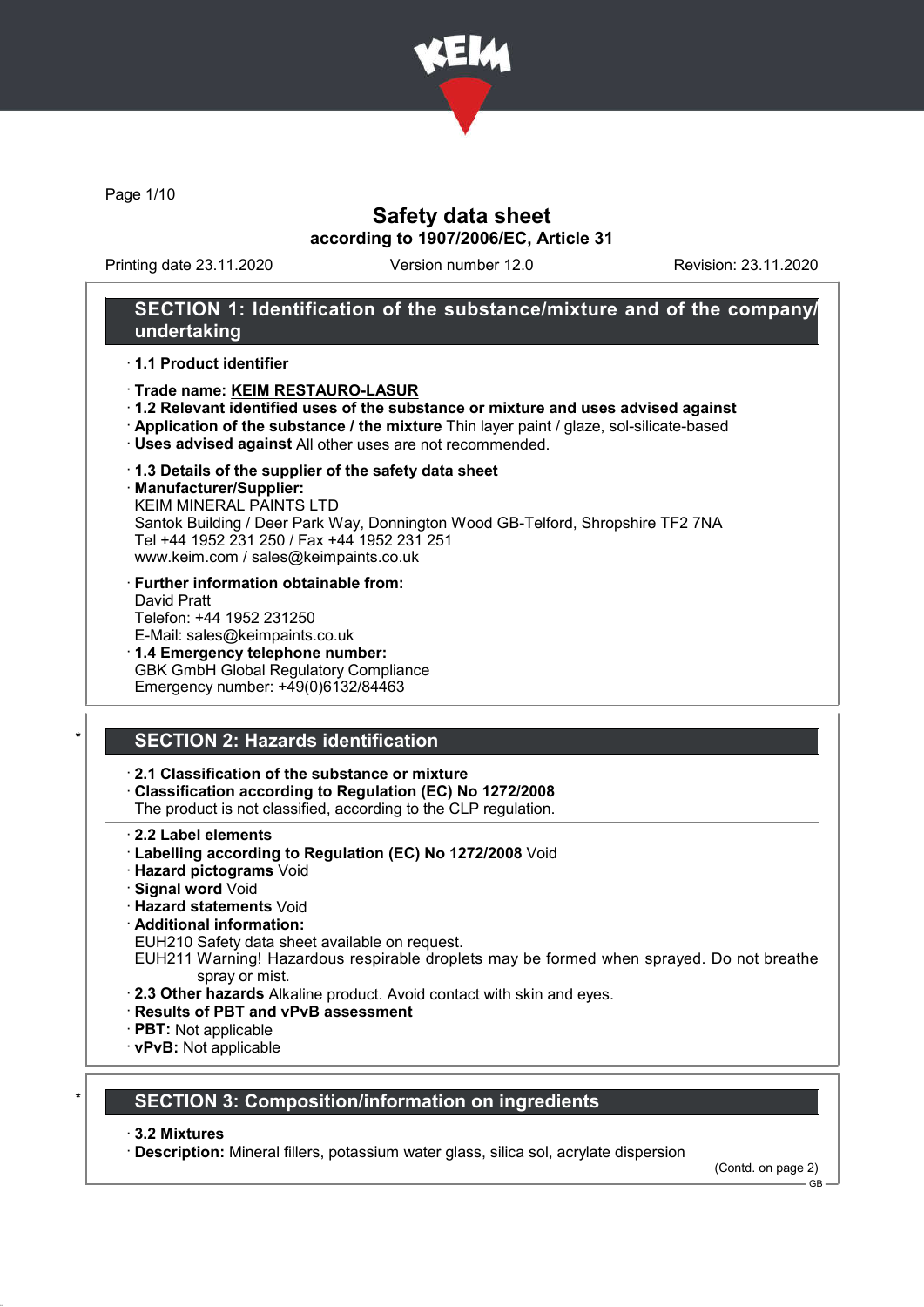

Page 2/10

## Safety data sheet according to 1907/2006/EC, Article 31

Printing date 23.11.2020 Version number 12.0 Revision: 23.11.2020

#### Trade name: KEIM RESTAURO-LASUR

| · Dangerous components:                                                                                         |                                                                                                                                                                                     | (Contd. of page 1) |
|-----------------------------------------------------------------------------------------------------------------|-------------------------------------------------------------------------------------------------------------------------------------------------------------------------------------|--------------------|
| CAS: 13463-67-7<br>EINECS: 236-675-5<br>Index number: 022-006-00-2<br>Reg.nr.: 01-2119486799-10-<br><b>XXXX</b> | titanium dioxide [in powder form containing 1 % or more $\sqrt{2.5-10\%}$<br>of particles with aerodynamic diameter $\leq 10 \mu m$ ]<br>Carc. 2, H351                              |                    |
| CAS: 12001-26-2<br>EC number: 601-648-2                                                                         | Mica<br>substance with a Community workplace exposure limit                                                                                                                         | $2.5 - 10%$        |
| CAS: 1312-76-1<br>EINECS: 215-199-1<br>Reg.nr.: 01-2119456888-17-<br><b>XXXX</b>                                | Silicic acid, potassium salt<br>Skin Irrit. 2, H315; Eye Irrit. 2, H319<br>Specific concentration limits:<br>Skin Irrit. 2; H315: $C \ge 40 \%$<br>Eye Irrit. 2; H319: $C \ge 40$ % | < 2.5%             |

· Additional information: For the wording of the listed hazard phrases refer to section 16.

### SECTION 4: First aid measures

- · 4.1 Description of first aid measures
- · General information:
- No special measures required.

When seeing the doctor we suggest to present this safety data sheet.

- · After inhalation: Supply fresh air; consult doctor in case of complaints.
- · After skin contact:

Immediately wash with water and soap and rinse thoroughly.

Do not use solvents or thinners.

If skin irritation continues, consult a doctor.

· After eye contact:

Rinse opened eye for several minutes under running water. Then consult a doctor.

· After swallowing:

Rinse mouth and throat well with water.

Do not induce vomiting; call for medical help immediately.

- · 4.2 Most important symptoms and effects, both acute and delayed No further relevant information available.
- · 4.3 Indication of any immediate medical attention and special treatment needed
- No further relevant information available.

# SECTION 5: Firefighting measures

- · 5.1 Extinguishing media
- · Suitable extinguishing agents:
- Product itself does not burn. Co-ordinate fire-fighting measures to the fire surroundings.
- · 5.2 Special hazards arising from the substance or mixture No further relevant information available.
- · 5.3 Advice for firefighters

· Specila protective equipment: Wear self-contained respiratory protective device.

(Contd. on page 3)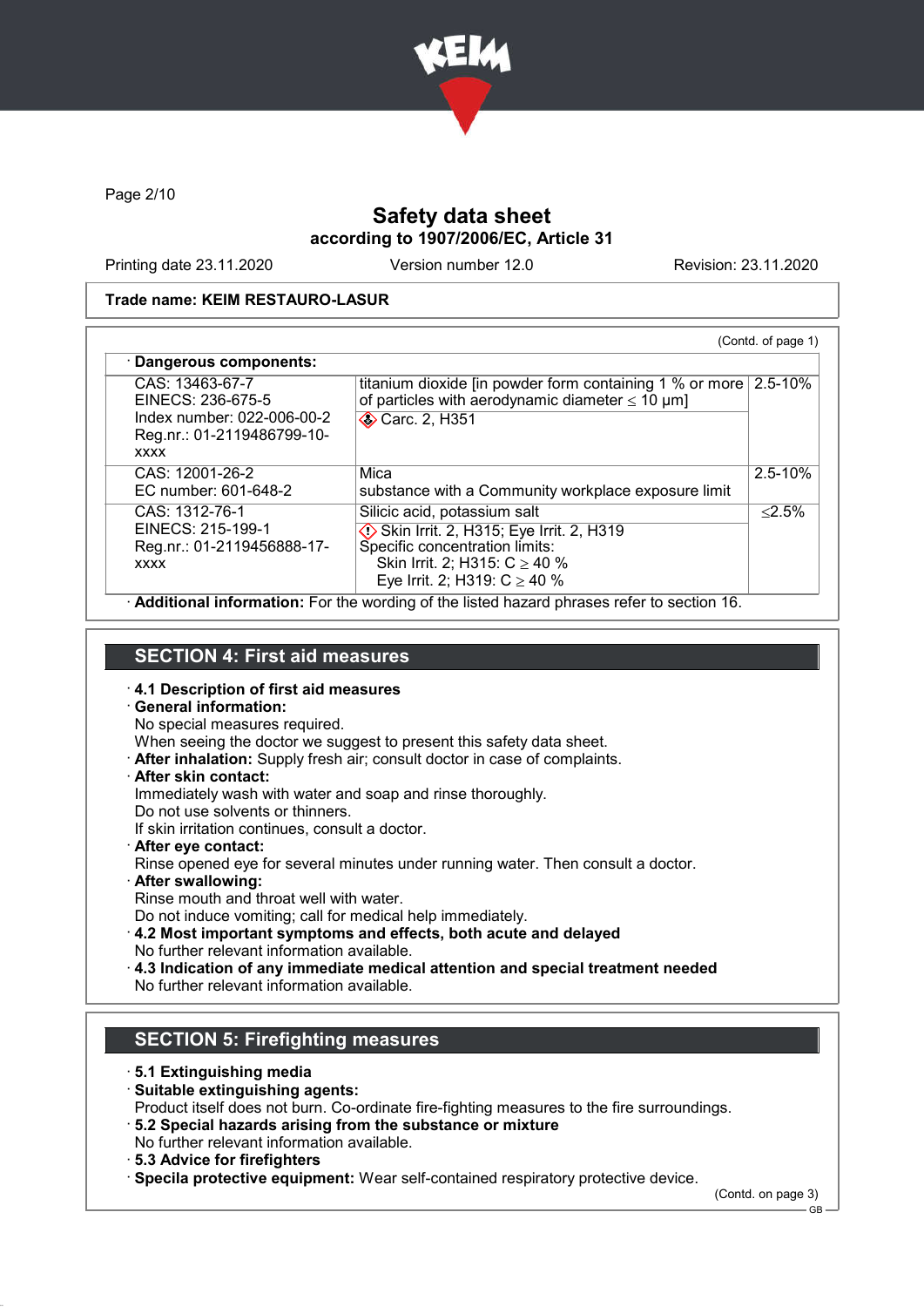

Page 3/10

## Safety data sheet according to 1907/2006/EC, Article 31

Printing date 23.11.2020 Version number 12.0 Revision: 23.11.2020

(Contd. of page 2)

### Trade name: KEIM RESTAURO-LASUR

### · Additional information

In case of fire do not breathe smoke, fumes and vapours.

Dispose of fire debris and contaminated fire fighting water in accordance with official regulations.

### SECTION 6: Accidental release measures

- · 6.1 Personal precautions, protective equipment and emergency procedures Respect the protection rules (see section 7 a. 8). Avoid contact with skin and eyes. Ensure adequate ventilation · 6.2 Environmental precautions:
- Do not allow product to reach soil, sewage system or any water course. Follow local governmental rules and regulations.
- · 6.3 Methods and material for containment and cleaning up: Absorb with liquid-binding material (sand, diatomite, acid binders, universal binders, sawdust). Dispose of the material collected according to regulations. Clear contaminated areas thoroughly.
- 6.4 Reference to other sections See Section 7 for information on safe handling. See Section 8 for information on personal protection equipment. See Section 13 for disposal information.

# SECTION 7: Handling and storage

- · 7.1 Precautions for safe handling
- Keep receptacles tightly sealed.
- Avoid contact with skin and eyes.
- Do not inhale aerosols.
- See item 8 (8.2) for information about suitable protective equipment and technical precautions. Respect the protection rules.
- Information about fire and explosion protection: The product is not flammable.
- No special measures required.
- · 7.2 Conditions for safe storage, including any incompatibilities
- · Storage:
- · Requirements to be met by storerooms and receptacles: Store only in unopened original receptacles. Keep in the original containers in a cool and dry place.
- · Information about storage in one common storage facility: Do not store together with acids.
- · Further information about storage conditions:
- Store in cool, dry conditions in well sealed receptacles.
- Protect from frost.
- Protect from heat and direct sunlight.
- Storage class: 12

(Contd. on page 4)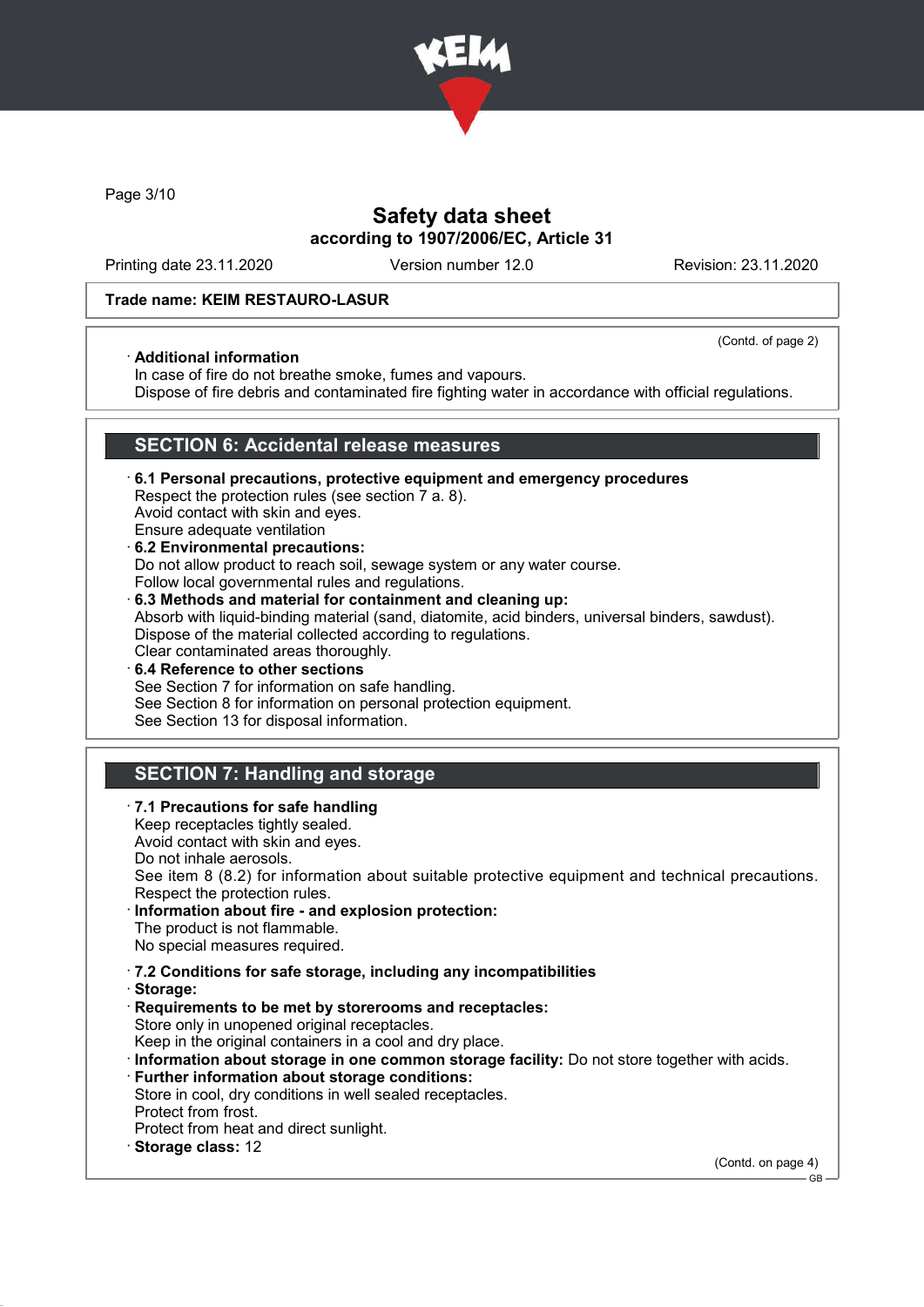

Page 4/10

## Safety data sheet according to 1907/2006/EC, Article 31

Printing date 23.11.2020 Version number 12.0 Revision: 23.11.2020

#### Trade name: KEIM RESTAURO-LASUR

· 7.3 Specific end use(s) No further relevant information available.

(Contd. of page 3)

# SECTION 8: Exposure controls/personal protection

#### · 8.1 Control parameters

· Ingredients with limit values that require monitoring at the workplace:

13463-67-7 titanium dioxide [in powder form containing 1 % or more of particles with aerodynamic diameter  $\leq 10 \mu m$ ]

WEL Long-term value: 10<sup>\*</sup> 4<sup>\*\*</sup> mg/m<sup>3</sup> \*total inhalable \*\*respirable

#### 12001-26-2 Mica

WEL Long-term value: 10\* 0.8\*\* mg/m<sup>3</sup>

\*total inhalable \*\*respirable

· Additional information: The lists valid during the making were used as basis.

- · 8.2 Exposure controls
- · Personal protective equipment:
- · General protective and hygienic measures:

Avoid contact with the eyes and skin.

Do not inhale aerosols.

Wash hands before breaks and at the end of work.

Immediately remove all soiled and contaminated clothing.

#### Respiratory protection:

Use suitable respiratory protective device only when aerosol or mist is formed.

Filter: P

- · Protection of hands: Protective gloves
- · Material of gloves

suitable material e.g.:

Nitrile impregnated cotton-gloves

Natural rubber, NR

Recommended thickness of the material:  $> 0.6$  mm

The selection of the suitable gloves does not only depend on the material, but also on further marks of quality and varies from manufacturer to manufacturer. As the product is a preparation of several substances, the resistance of the glove material can not be calculated in advance and has therefore to be checked prior to the application.

#### Penetration time of glove material

Value for the permeation: level  $> 6$  (480 min)

The determined penetration times according to EN 16523-1:2015 are not performed under practical conditions. Therefore a maximum wearing time, which corresponds to 50% of the penetration time, is recommended.

The exact break trough time has to be found out by the manufacturer of the protective gloves and has to be observed.

- **Eye protection: Safety glasses**
- · Body protection: Protective work clothing

(Contd. on page 5)

GB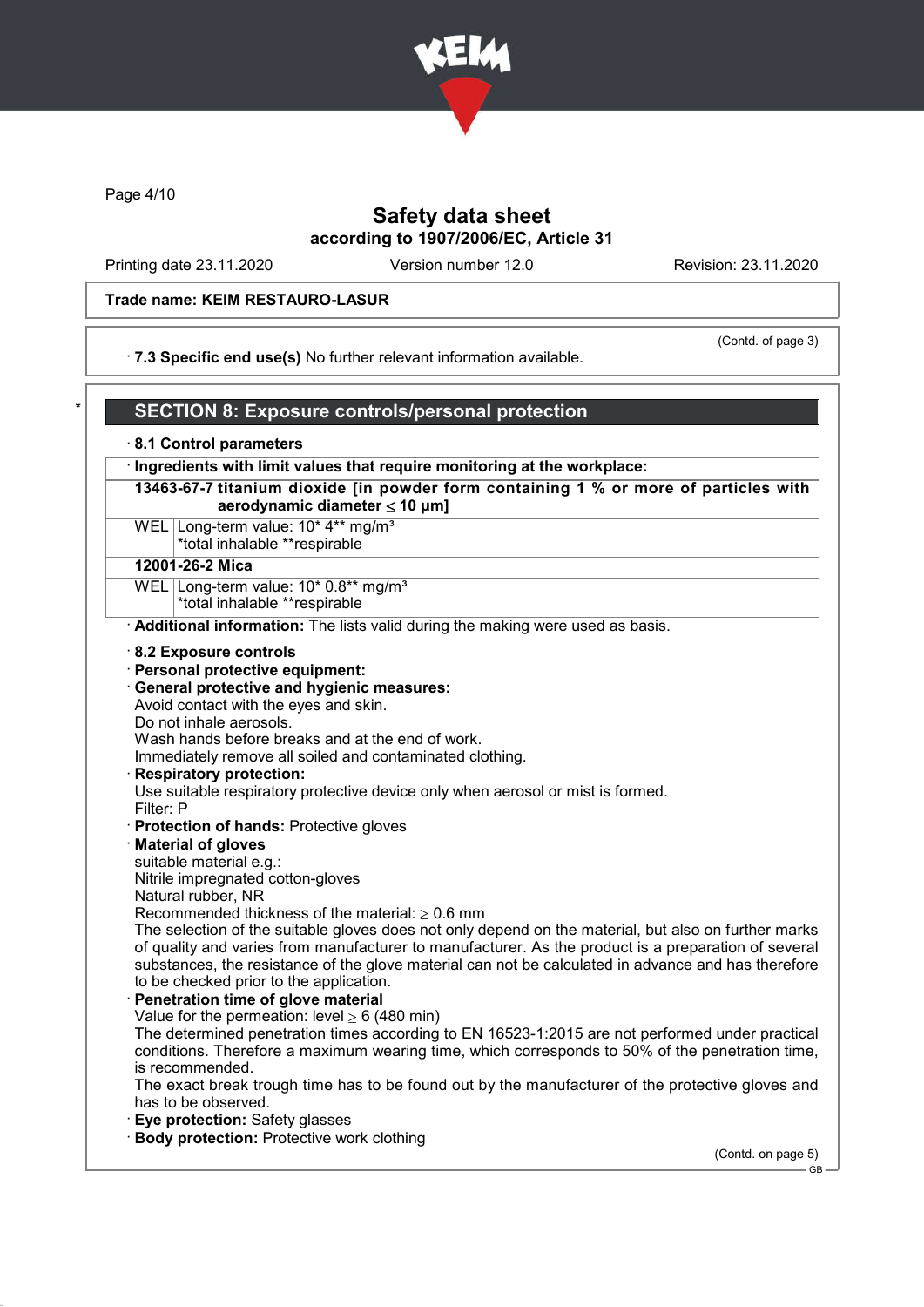

Page 5/10

# Safety data sheet according to 1907/2006/EC, Article 31

Printing date 23.11.2020 Version number 12.0 Revision: 23.11.2020

### Trade name: KEIM RESTAURO-LASUR

(Contd. of page 4) · Limitation and supervision of exposure into the environment See Section 12 and 6.2

|                                                                                                             | <b>SECTION 9: Physical and chemical properties</b>        |  |  |  |  |
|-------------------------------------------------------------------------------------------------------------|-----------------------------------------------------------|--|--|--|--|
| <b>General Information</b><br>· Appearance:                                                                 | 9.1 Information on basic physical and chemical properties |  |  |  |  |
| $\cdot$ Form:                                                                                               | Fluid                                                     |  |  |  |  |
| · Colour:                                                                                                   | Different, according to colouring.                        |  |  |  |  |
| · Odour:                                                                                                    | Odourless                                                 |  |  |  |  |
| · pH-value at 20 °C:                                                                                        | $11.2*$                                                   |  |  |  |  |
| Change in condition<br>· Melting point/freezing point:<br>· Initial boiling point and boiling range: 100 °C | $\sim$ 0 °C                                               |  |  |  |  |
| · Flash point:                                                                                              | >100 °C                                                   |  |  |  |  |
| · Flammability (solid, gas):                                                                                | Not applicable                                            |  |  |  |  |
| · Ignition temperature:                                                                                     | Not determined                                            |  |  |  |  |
| · Decomposition temperature:                                                                                | Not determined                                            |  |  |  |  |
| · Auto-ignition temperature:                                                                                | Product is not selfigniting.                              |  |  |  |  |
| <b>Explosive properties:</b>                                                                                | Product does not present an explosion hazard.             |  |  |  |  |
| <b>Explosion limits:</b><br>· Lower:<br>· Upper:<br>Oxidising properties:                                   | Not applicable<br>Not applicable<br>Not applicable        |  |  |  |  |
| Vapour pressure at 20 °C:                                                                                   | $\sim$ 23 hPa                                             |  |  |  |  |
| · Density at 20 °C:                                                                                         | 1.1-1.3* $g/cm3$                                          |  |  |  |  |
| <b>Relative density</b>                                                                                     | Not determined                                            |  |  |  |  |
| · Vapour density                                                                                            | Not applicable.                                           |  |  |  |  |
| <b>Evaporation rate</b>                                                                                     | Not applicable.                                           |  |  |  |  |
| · Solubility in / Miscibility with<br>· water:                                                              | <b>Miscible</b>                                           |  |  |  |  |
| · Partition coefficient: n-octanol/water: Not applicable                                                    |                                                           |  |  |  |  |
| · Viscosity:<br>Dynamic at 20 °C:<br>· Kinematic:                                                           | 250-600* mPas<br>Not determined                           |  |  |  |  |
|                                                                                                             | (Contd. on page 6)<br>G <sub>R</sub>                      |  |  |  |  |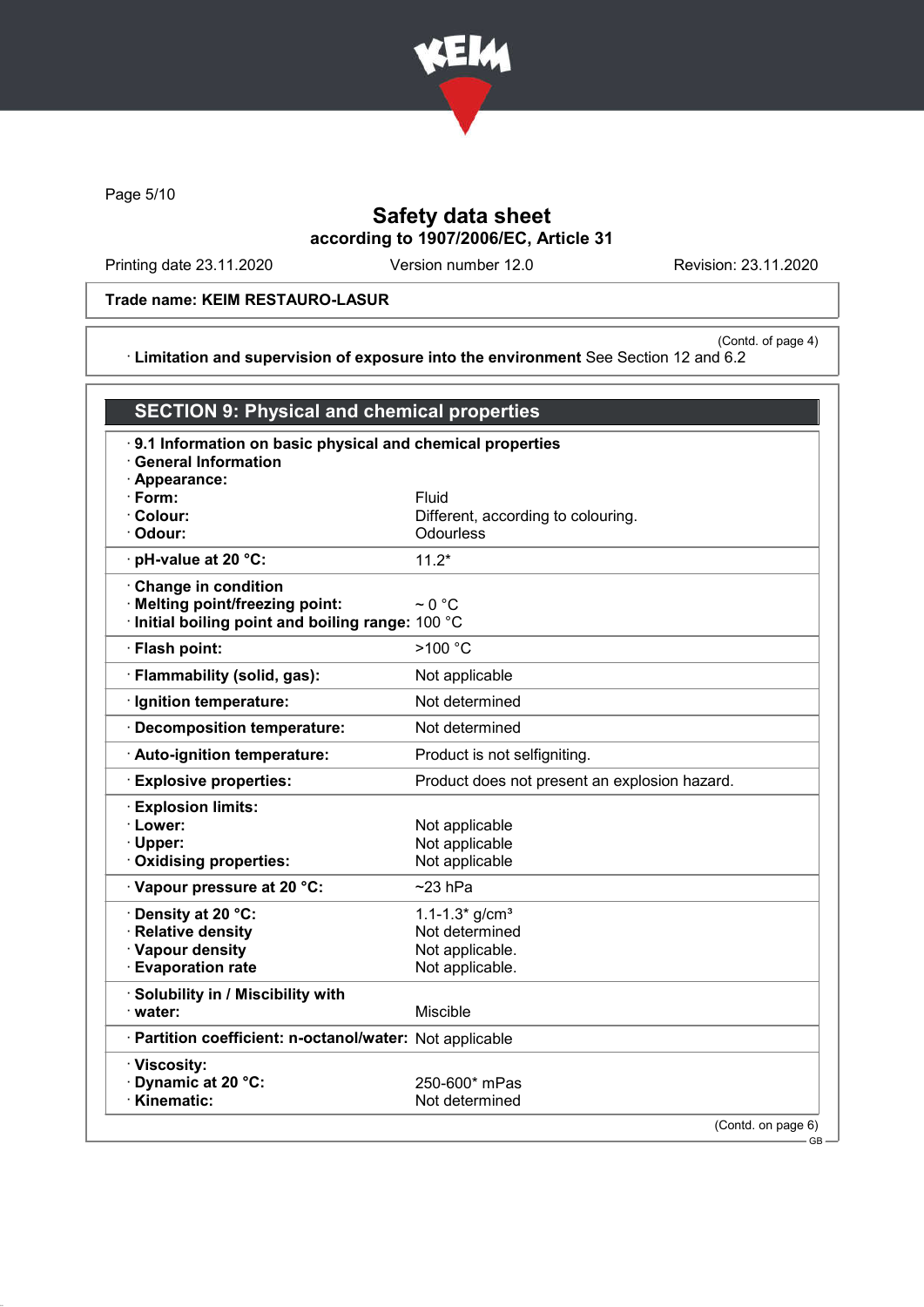

Page 6/10

# Safety data sheet according to 1907/2006/EC, Article 31

Printing date 23.11.2020 Version number 12.0 Revision: 23.11.2020

(Contd. of page 5)

### Trade name: KEIM RESTAURO-LASUR

· 9.2 Other information \* The values are for freshly produced material and may change with the time.

### SECTION 10: Stability and reactivity

- · 10.1 Reactivity No further relevant information available.
- · 10.2 Chemical stability Stable under normal conditions of storage and use.
- · Thermal decomposition / conditions to be avoided:
- No decomposition if used according to specifications.
- · 10.3 Possibility of hazardous reactions No dangerous reactions known.
- · 10.4 Conditions to avoid No further relevant information available.
- · 10.5 Incompatible materials: Acids
- · 10.6 Hazardous decomposition products:

No hazardous decomposition products if stored and handled as prescribed.

### **SECTION 11: Toxicological information**

- · 11.1 Information on toxicological effects
- · Acute toxicity Based on available data, the classification criteria are not met.

· LD/LC50 values relevant for classification:

13463-67-7 titanium dioxide [in powder form containing 1 % or more of particles with aerodynamic diameter ≤ 10 μm]

| Inhalative $ ATE \text{ mix } (4h)   > 5 \text{ mg/l } (inhalation)$ |        |                  |                               |  |
|----------------------------------------------------------------------|--------|------------------|-------------------------------|--|
| ATE mix                                                              |        |                  | $ >2,000$ mg/kg (dermal)      |  |
|                                                                      |        |                  | $>2,000$ mg/kg (orally)       |  |
|                                                                      |        | <b>NOAEL</b>     | 3,500 mg/kg /Oral (rat) (90d) |  |
| 1312-76-1 Silicic acid, potassium salt                               |        |                  |                               |  |
|                                                                      | Oral   | LD <sub>50</sub> | >5,000 mg/kg (rat) (OECD 401) |  |
|                                                                      | Dermal | LD50             | >5,000 mg/kg (rat) (OECD 402) |  |
|                                                                      |        |                  |                               |  |

Inhalative  $\lfloor$  LC50/4 h  $\rfloor$  >5 mg/l (rat)

· Primary irritant effect:

· Skin corrosion/irritation Frequent persistent contact with the skin may cause skin irritation.

· Serious eye damage/irritation

In case of longer exposure, slightly irritating effect to the eyes is possible.

· during inhalation: Irritant effect possible.

· during swallowing: Irritant effect possible

· Respiratory or skin sensitisation Based on available data, the classification criteria are not met.

Other information (about experimental toxicology):

Experimental analysis are not available.

The product was not tested. The statements on toxicology have been derived from the properties of the individual components.

(Contd. on page 7)

GB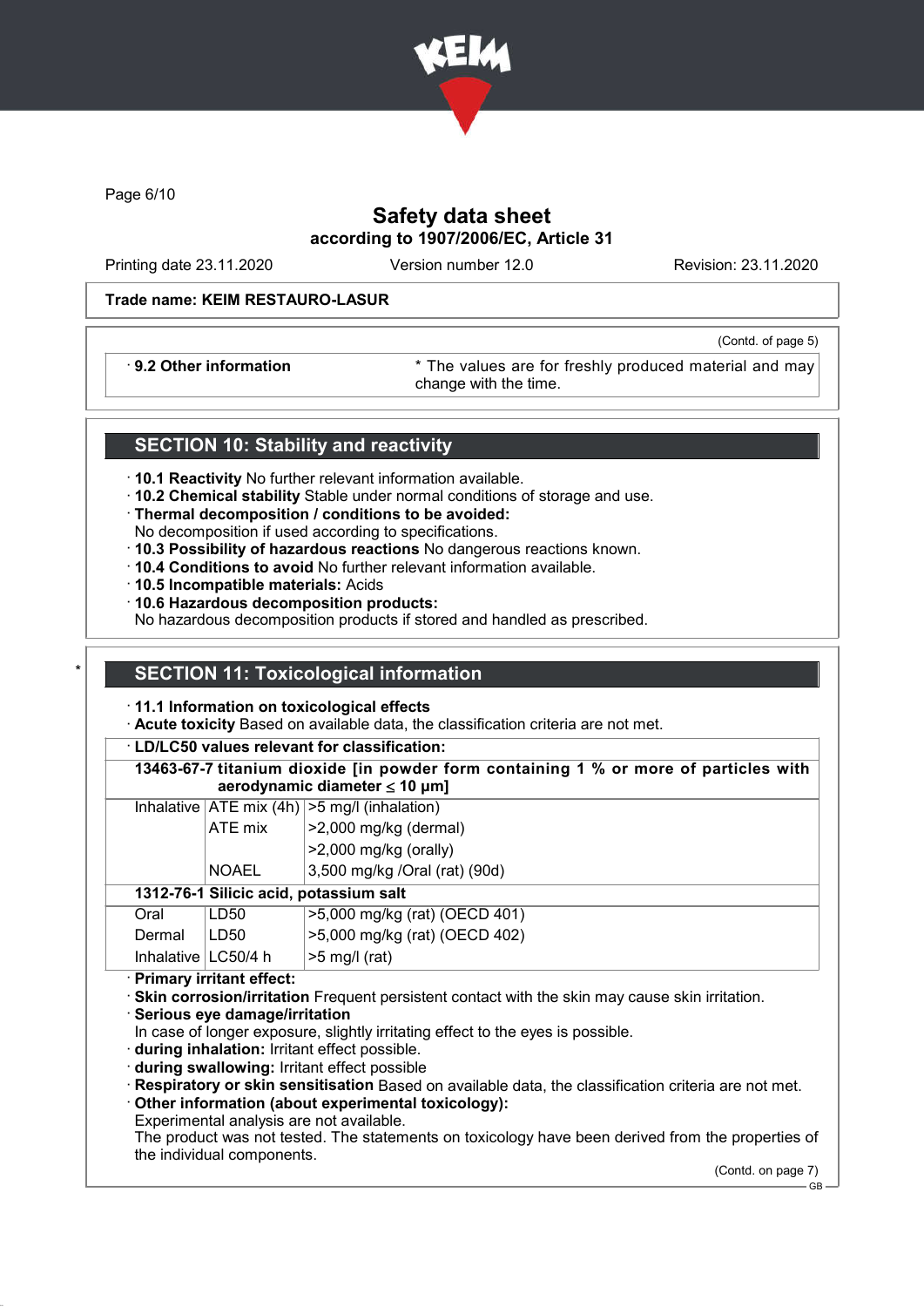

Page 7/10

# Safety data sheet according to 1907/2006/EC, Article 31

Printing date 23.11.2020 Version number 12.0 Revision: 23.11.2020

### Trade name: KEIM RESTAURO-LASUR

(Contd. of page 6)

### · Repeated dose toxicity

13463-67-7 titanium dioxide [in powder form containing 1 % or more of particles with aerodynamic diameter  $\leq 10 \mu m$ ]

Inhalative NOAEC 10 mg/m<sup>3</sup> (rat) (90d)

· CMR effects (carcinogenity, mutagenicity and toxicity for reproduction) Not applicable

· Germ cell mutagenicity Based on available data, the classification criteria are not met.

· Carcinogenicity Based on available data, the classification criteria are not met.

· Reproductive toxicity Based on available data, the classification criteria are not met.

· STOT-single exposure Based on available data, the classification criteria are not met.

· STOT-repeated exposure Based on available data, the classification criteria are not met.

· Aspiration hazard Based on available data, the classification criteria are not met.

# **SECTION 12: Ecological information**

### · 12.1 Toxicity

|                                                                                 | Aquatic toxicity:                                                                       |                                                                                                                            |  |  |  |
|---------------------------------------------------------------------------------|-----------------------------------------------------------------------------------------|----------------------------------------------------------------------------------------------------------------------------|--|--|--|
|                                                                                 |                                                                                         | 13463-67-7 titanium dioxide [in powder form containing 1 % or more of particles with<br>aerodynamic diameter $\leq 10$ µm] |  |  |  |
|                                                                                 | <b>NOEC</b>                                                                             | $\geq$ 100,000 mg/kg (sediment fresh water)                                                                                |  |  |  |
|                                                                                 | <b>EC50</b>                                                                             | >100 mg/kg (freshwater alga) (OECD 201)                                                                                    |  |  |  |
|                                                                                 | <b>EC 50</b>                                                                            | >10,000 mg/l (algae) (ISO 10253)                                                                                           |  |  |  |
|                                                                                 | <b>LC 50</b><br>>10,000 mg/l (marine fish) (OECD 203)                                   |                                                                                                                            |  |  |  |
| >1,000 mg/l (freshwater fish) (EPA-540/9-85-006)                                |                                                                                         |                                                                                                                            |  |  |  |
| >1,000 mg/l (daphnia) (OECD 202)                                                |                                                                                         |                                                                                                                            |  |  |  |
|                                                                                 |                                                                                         | 1312-76-1 Silicic acid, potassium salt                                                                                     |  |  |  |
|                                                                                 | <b>NOEC</b>                                                                             | $>1$ mg/l (fish)                                                                                                           |  |  |  |
|                                                                                 |                                                                                         | >1 mg/l (invertebrates)                                                                                                    |  |  |  |
|                                                                                 | EC 50/48h                                                                               | >100 mg/l (daphnia) (OECD 202)                                                                                             |  |  |  |
|                                                                                 |                                                                                         | EC 50/72 h $>100$ mg/l (algae)                                                                                             |  |  |  |
|                                                                                 |                                                                                         | LC 50/96 h   > 100 mg/l (fish) (DIN EN ISO 7346-2)                                                                         |  |  |  |
| EC <sub>0</sub><br>>1,000 mg/l (activated sludge) (30min)                       |                                                                                         |                                                                                                                            |  |  |  |
| · 12.2 Persistence and degradability No further relevant information available. |                                                                                         |                                                                                                                            |  |  |  |
|                                                                                 |                                                                                         | 12.3 Bioaccumulative potential No further relevant information available.                                                  |  |  |  |
|                                                                                 |                                                                                         | . 12.4 Mobility in soil No further relevant information available.                                                         |  |  |  |
|                                                                                 | · Additional ecological information:<br>· AOX-indication:                               |                                                                                                                            |  |  |  |
|                                                                                 |                                                                                         | Due to the substance of content which do not include organic jointed halogens, the product can not                         |  |  |  |
|                                                                                 | take influence on the AOX-load of the waste water.                                      |                                                                                                                            |  |  |  |
|                                                                                 | According to the formulation contains the following heavy metals and compounds from the |                                                                                                                            |  |  |  |
|                                                                                 | EU guideline NO. 2006/11/EC:                                                            |                                                                                                                            |  |  |  |
|                                                                                 | The product contains TiO2.                                                              |                                                                                                                            |  |  |  |

(Contd. on page 8)

GB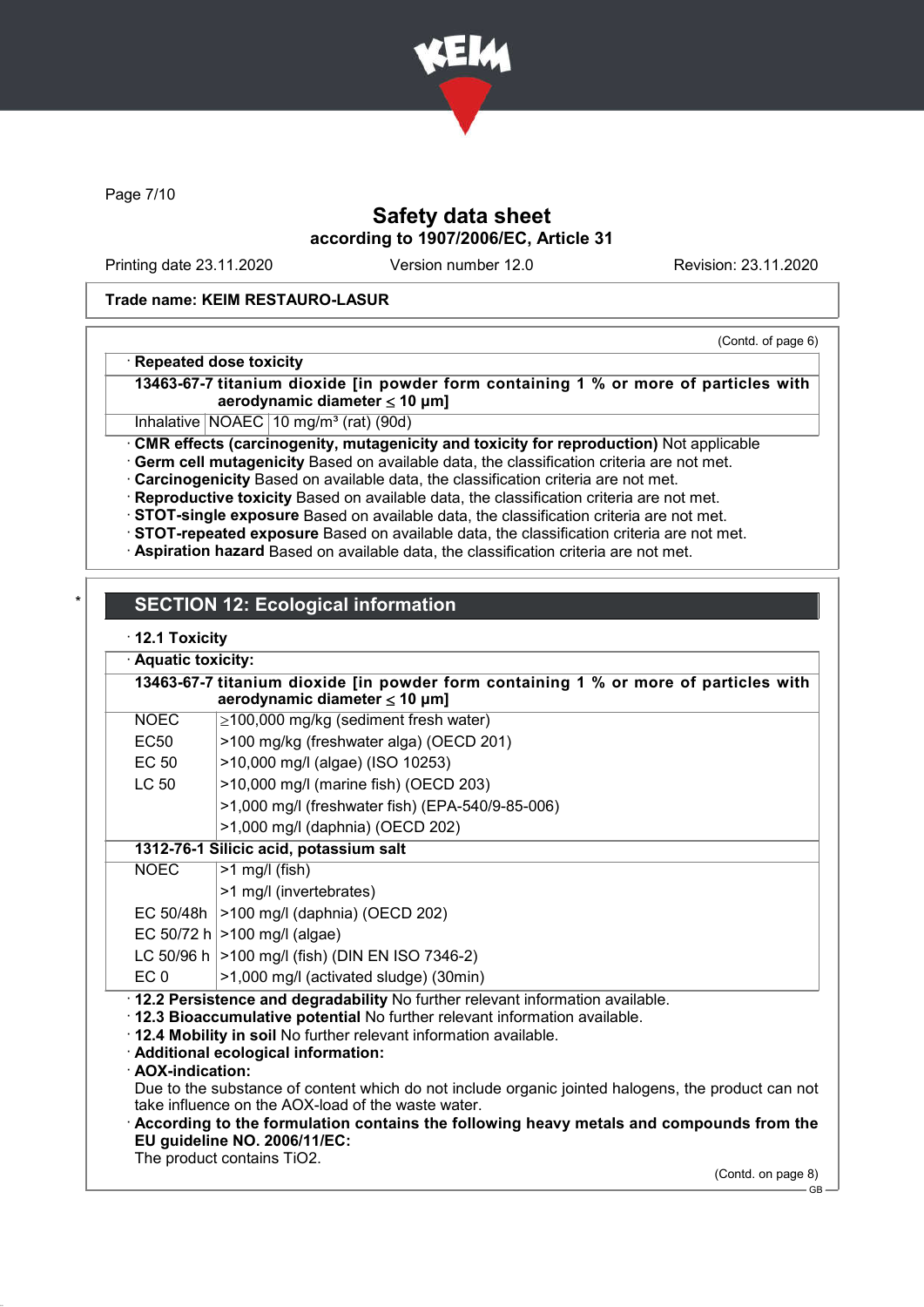

Page 8/10

## Safety data sheet according to 1907/2006/EC, Article 31

Printing date 23.11.2020 Version number 12.0 Revision: 23.11.2020

(Contd. of page 7)

 $-GB$ 

#### Trade name: KEIM RESTAURO-LASUR

#### · General notes:

The statements on ecotoxicology have been derived from the properties of the individual components.

At present there are no ecotoxicological assessments.

Do not allow product to reach ground water, water course or sewage system.

Water hazard class 1 (German Regulation) (Self-assessment): slightly hazardous for water

#### · 12.5 Results of PBT and vPvB assessment

· PBT: Not applicable

· vPvB: Not applicable

· 12.6 Other adverse effects No further relevant information available.

### SECTION 13: Disposal considerations

#### · 13.1 Waste treatment methods

**Recommendation** 

Must not be disposed with household garbage. Do not allow product to reach sewage system. Disposal must be made according to official regulations.

### · European waste catalogue

08 01 12 waste paint and varnish other than those mentioned in 08 01 11

#### · Uncleaned packaging:

· Recommendation: Disposal must be made according to official regulations.

· Recommended cleansing agents: Water, if necessary with cleansing agents.

# SECTION 14: Transport information

| $\cdot$ 14.1 UN-Number<br>· ADR, IMDG, IATA                                | Void           |                    |
|----------------------------------------------------------------------------|----------------|--------------------|
| 14.2 UN proper shipping name<br>· ADR, IMDG, IATA                          | Void           |                    |
| 14.3 Transport hazard class(es)                                            |                |                    |
| · ADR, IMDG, IATA<br>· Class                                               | Void           |                    |
| ⋅ 14.4 Packing group<br>· ADR, IMDG, IATA                                  | Void           |                    |
| ⋅14.5 Environmental hazards:<br>· Marine pollutant:                        | No             |                    |
| 14.6 Special precautions for user                                          | Not applicable |                    |
| 14.7 Transport in bulk according to Annex II<br>of Marpol and the IBC Code | Not applicable |                    |
|                                                                            |                | (Contd. on page 9) |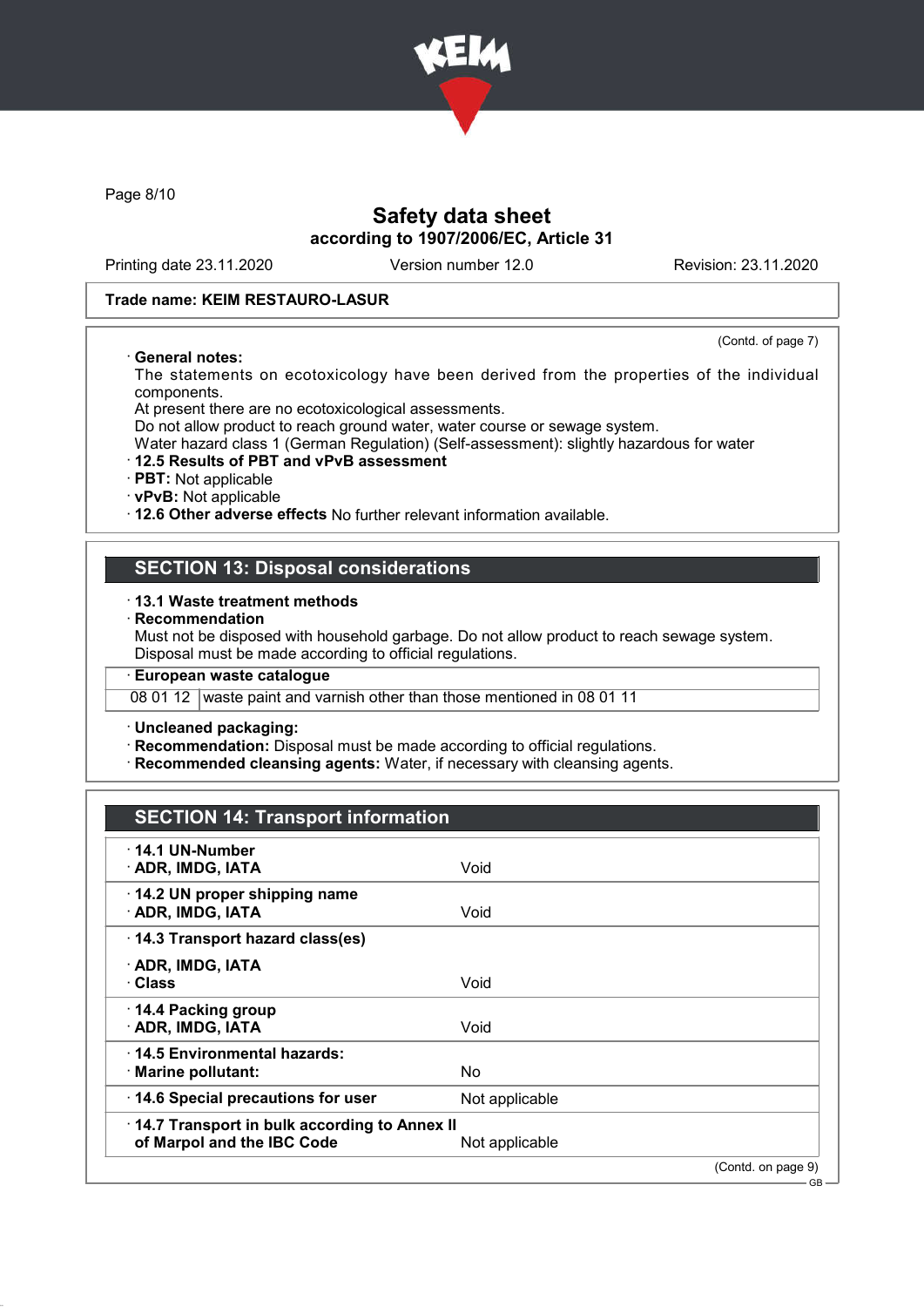

Page 9/10

## Safety data sheet according to 1907/2006/EC, Article 31

Printing date 23.11.2020 Version number 12.0 Revision: 23.11.2020

(Contd. of page 8)

GB

#### Trade name: KEIM RESTAURO-LASUR

· Transport/Additional information: No dangerous good in sense of these transport

regulations.

· UN "Model Regulation": Void

# SECTION 15: Regulatory information

- · 15.1 Safety, health and environmental regulations/legislation specific for the substance or mixture
- · Labelling according to Regulation (EC) No 1272/2008
- For information on labelling please refer to section 2 of this document.
- · Directive 2012/18/EU
- · Named dangerous substances ANNEX I None of the ingredients is listed.
- · DIRECTIVE 2011/65/EU on the restriction of the use of certain hazardous substances in electrical and electronic equipment – Annex II

None of the ingredients is listed.

- · National regulations:
- · Waterhazard class: Water hazard class 1 (Self-assessment): slightly hazardous for water.
- · Other regulations, limitations and prohibitive regulations
- · Substances of very high concern (SVHC) according to REACH, Article 57 Not applicable
- · 15.2 Chemical safety assessment: A Chemical Safety Assessment has not been carried out.

# SECTION 16: Other information

This information is based on our present knowledge. However, this shall not constitute a guarantee for any specific product features and shall not establish a legally valid contractual relationship.

#### **Relevant phrases**

- H315 Causes skin irritation.
- H319 Causes serious eye irritation.
- H351 Suspected of causing cancer.
- · Department issuing SDS: KEIMFARBEN Germany, Product safety department
- Abbreviations and acronyms:

ADR: Accord européen sur le transport des marchandises dangereuses par Route (European Agreement concerning the International Carriage of Dangerous Goods by Road) IMDG: International Maritime Code for Dangerous Goods IATA: International Air Transport Association GHS: Globally Harmonised System of Classification and Labelling of Chemicals EINECS: European Inventory of Existing Commercial Chemical Substances ELINCS: European List of Notified Chemical Substances CAS: Chemical Abstracts Service (division of the American Chemical Society) TRGS: Technische Regeln für Gefahrstoffe (Technical Rules for Dangerous Substances, BAuA, Germany) LC50: Lethal concentration, 50 percent LD50: Lethal dose, 50 percent PBT: Persistent, Bioaccumulative and Toxic SVHC: Substances of Very High Concern (Contd. on page 10)